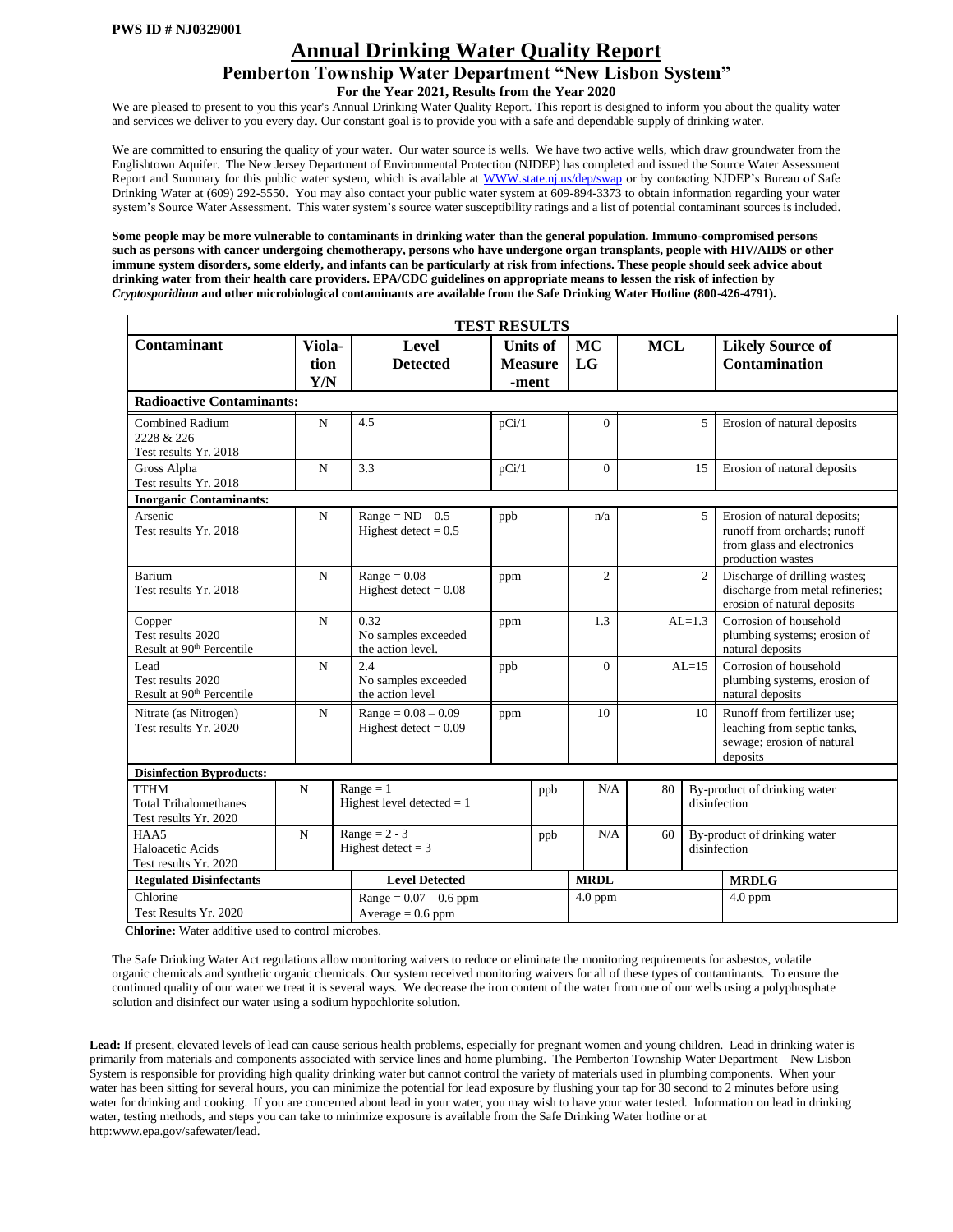The Pemberton Township Water Department – New Lisbon System routinely monitors for contaminants in your drinking water according to Federal and State laws. The table shows the results of our monitoring for the period of January  $1<sup>st</sup>$  to December 31 $<sup>st</sup>$ , 2020. The state allows us to monitor for some</sup> contaminants less than once per year because the concentrations of these contaminants do not change frequently. Some of our data, though representative, are more than one year old.

#### **If you have any questions about this report or concerning your drinking water, please contact Andrew Vanderham at 609-894-3373. We want our valued customers to be informed about their water utility. If you want to learn more, please attend any of our regularly scheduled Township Council meetings at the Municipal Building, 500 Pemberton-Browns Mills Road, Pemberton, NJ, 08068. Meetings are held on the first and third Wednesdays of each month at 6:00 p.m. You may also visit the Township website at www.pemberton-twp.com.**

The sources of drinking water (both tap water and bottled water) include rivers, lakes, streams, ponds reservoirs, springs, and wells. As water travels over the surface of the land or through the ground, it dissolves naturally occurring minerals and, in some cases, radioactive material, and can pick up substances resulting from the presence of animals or from human activity.

Contaminants that may be present in source water include:

- Microbial contaminants, such as viruses and bacteria, which may come from sewage treatment plants, septic systems, agricultural livestock operations, and wildlife.
- Inorganic contaminants, such as salts and metals, which can be naturally occurring or result from urban storm water runoff, industrial or domestic wastewater discharges, oil and gas projection, mining, or farming.
- Pesticides and herbicides, which may come from a variety of sources such as agriculture, urban storm water runoff, and residential uses.
- Organic chemical contaminants, including synthetic and volatile organic chemicals, which are byproducts of industrial processes and petroleum production, and can, also come from gas stations, urban storm water runoff, and septic systems.

• Radioactive contaminants which can be naturally occurring or be the result of oil and gas production and mining activities. In order to ensure that tap water is safe to drink, EPA prescribes regulations which limit the amount of certain contaminants in water provided by public water systems. Food and Drug Administration regulations establish limits for contaminants in bottled water, which must provide the same protection for public health.

Drinking water, including bottled water, may reasonably be expected to contain at least small amounts of some contaminants. The presence of contaminants does not necessarily indicate that the water poses a health risk. More information about contaminants and potential health effects can be obtained by calling the Environmental Protection Agency's Safe Drinking Water Hotline at 1-800-426-4791.

#### **DEFINITIONS**

In the "Test Results" table you may find some terms and abbreviations you might not be familiar with. To help you better understand these terms we've provided the following definitions:

Non-Detects (ND) - laboratory analysis indicates that the constituent is not present.

Parts per million (ppm) or Milligrams per liter (mg/l) - one part per million corresponds to one minute in two years or a single penny in \$10,000. Parts per billion (ppb) or Micrograms per liter - one part per billion corresponds to one minute in 2,000 years, or a single penny in \$10,000,000. Picocuries per liter (pCi/L) - picocuries per liter is a measure of the radioactivity in water.

Action Level - the concentration of a contaminant which, if exceeded, triggers treatment or other requirements which a water system must follow. Maximum Contaminant Level - The "Maximum Allowed" (MCL) is the highest level of a contaminant that is allowed in drinking water. MCLs are set as close to the MCLGs as feasible using the best available treatment technology.

Maximum Contaminant Level Goal -The "Goal"(MCLG) is the level of a contaminant in drinking water below which there is no known or expected risk to health. MCLGs allow for a margin of safety.

Maximum Residual Disinfectant Level (MRDL**) -** The highest level of a disinfectant allowed in drinking water. There is convincing evidence that addition of a disinfectant is necessary for control of microbial contaminants.

Maximum Residual Disinfectant Level Goal (MRDLG): - The level of a drinking water disinfectant, below which there is no known or expected risk to health. MRDLGs do not reflect the benefits of the use of disinfectants to control microbial contamination

Recommended Upper Limit (RUL) – Recommended maximum concentration of secondary contaminants. These reflect aesthetic qualities such as odor, taste or appearance. RUL's are recommendations, not mandates.

Secondary Contaminant- Substances that do not have an impact on health. Secondary Contaminants affect aesthetic qualities such as odor, taste or appearance. Secondary standards are recommendations, not mandates.

#### **Special considerations regarding children, pregnant women, nursing mothers, and others:**

Children may receive a slightly higher amount of a contaminant present in the water than do adults, on a body weight basis, because they may drink a greater amount of water per pound of body weight than do adults. For this reason, reproductive or developmental effects are used for calculating a drinking water standard if these effects occur at lower levels than other health effects of concern. If there is insufficient toxicity information for a chemical (for example, lack of data on reproductive or developmental effects), an extra uncertainty factor may be incorporated into the calculation of the drinking water standard, thus making the standard more stringent, to account for additional uncertainties regarding these effects. In the cases of lead and nitrate, effects on infants and children are the health endpoints upon which the standards are based.

**Unregulated Contaminant Monitoring:** The Pemberton Township Water Department – New Lisbon System monitored for the following unregulated contaminants in 2019 & 2020. The purpose of unregulated contaminant monitoring is to assist the EPA and NJDEP in determining the occurrence of unregulated contaminants in drinking water and whether regulation is warranted. Per – and polyfluoroalkyl substances (PFAS) are widely found in the environment. EPA has identified a health advisory level for two PFAS analytes, PFOA and PFOS 0.070 ppb either singly or combined. NJDEP has adopted new drinking water standards (Maximum Contaminant Levels (MCLs)) for PFOA and PFOS of 14 ng/L (0.014 ppb) and 13 ng/L (0.013 ppb), respectively, as of 1/2021. We had non-detectable (ND) monitoring results for PFOA and PFOS.

| Contaminant               | <b>Level Detected</b> | <b>Units of Measurement</b> | <b>Likely source</b>       |
|---------------------------|-----------------------|-----------------------------|----------------------------|
| (PFOS)                    | ND                    | ppb                         | Used in the manufacture of |
| Perfluorooctane Sulfonate |                       |                             | fluoropolymers.            |
| (PFOA)                    | ND                    | ppb                         | Used in the manufacture of |
| Perfluorooctanoic Acid    |                       |                             | fluoropolymers.            |